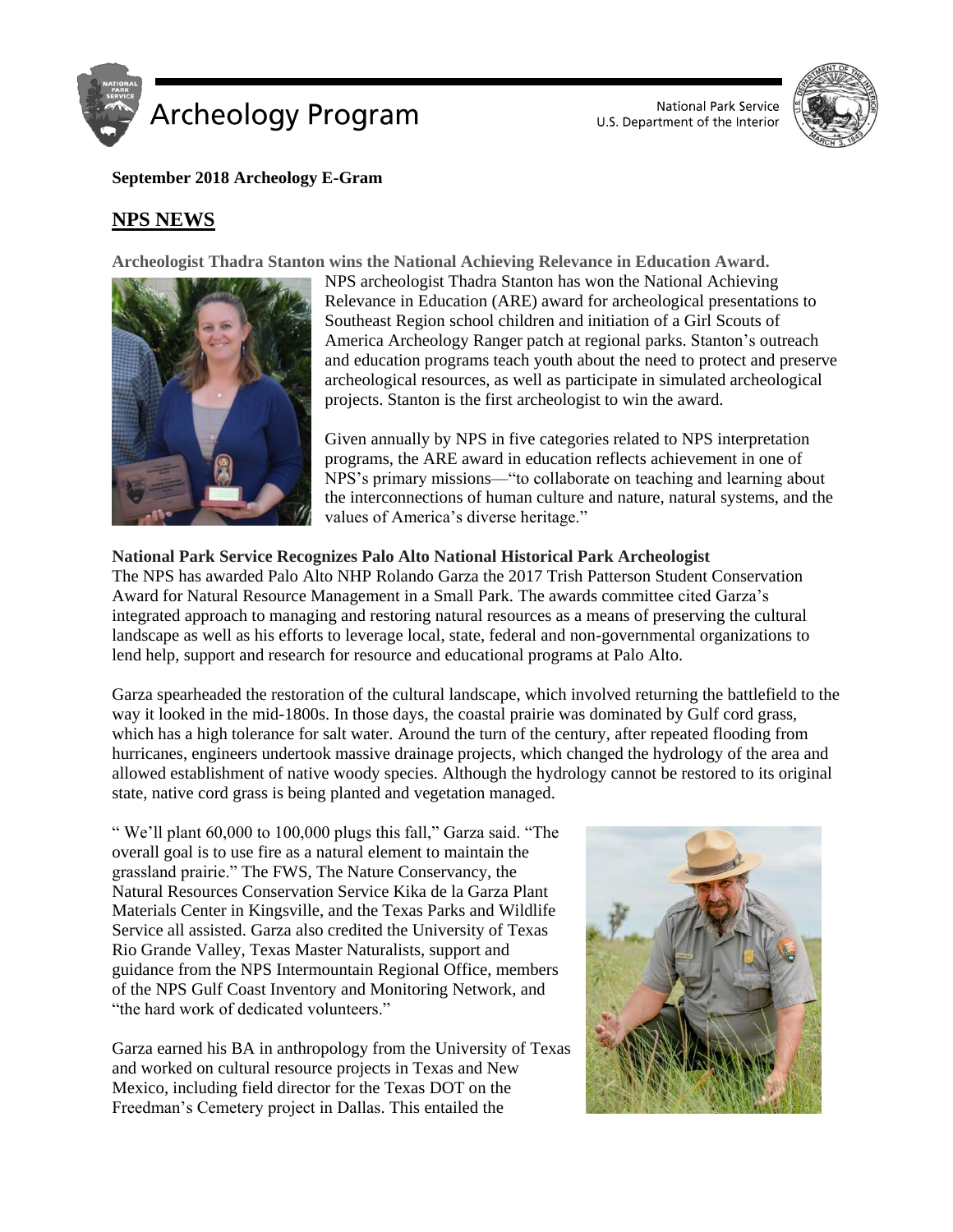restoration of a neglected and partially paved-over burial place for hundreds of freed slaves and their descendants. Garza joined the NPS Southeast Archeological Center in 1998 and investigated battlefields from the American Revolution, the War of 1812 and the Civil War as well as other historic and prehistoric sites in the NPS Southeast Region.

He returned to the Rio Grande Valley in 2001 for a job at Palo Alto NHP. Since his return, Garza has directed archeological investigations at the battlefield and the related Resaca de la Palma battle site, the original military earthworks at Fort Brown, and the Civil War-era Palmito Ranch Battlefield NHL. Garza also serves on the city's Historic Preservation Design and Review Board and the Brownsville Historical Association board of directors.

#### *From story by Steve Clark, Brownsville Herald*

#### **Retired National Park Service Archeologist Given Award**

Greg Burtchard, retired NPS archeologist, was awarded the Director's Appleman-Judd-Lewis Award for Excellence in Cultural Resource Management for 2015. Mr. Burtchard is a 16-year veteran of Mount Rainier National Park who has earned the recognition this award represents for his outstanding achievements in researching, understanding, protecting and managing park cultural resources. Mr. Burtchard's passion for pre-contact and historical archaeology is inspirational and his dedication, integrity, humanity and technical skills have expanded the knowledge of early human use, strengthened relationships with affiliated tribes, and earned the respect and appreciation of park staff, professional peers and academics.

The Director's Appleman-Judd-Lewis Award for Excellence in Cultural Resource Stewardship is awarded to recognize expertise and outstanding contributions to cultural resource stewardship and management. The awards were created to encourage creativity in cultural resource stewardship and management practices, particularly those that serve as examples or models for projects and programs throughout the NPS. The Appleman-Judd-Lewis awards recognize cultural resource contributions at the field level, as well as by superintendents and our colleagues in facilities maintenance.

#### **[Jeremy Sweat to Head National Park Service Intermountain Region's Planning & Compliance](https://sites.google.com/a/nps.gov/insidenps/home/people-news/bandeliernmsjeremysweattoheadintermountainregionsplanningcompliance)**



Jeremy Sweat, chief of resource management at Bandelier NM, has been named chief of the NPS Intermountain Region Planning & Compliance Division. At Bandelier NM, Sweat supervised management of natural and cultural resources, and the environmental compliance program. Prior to his time at Bandelier NM, he served for six years as a program analyst in the Office of Policy, and as a legislative specialist in the Office of Legislative and Congressional Affairs.

Sweat joined the NPS in 2006 as a seasonal archeological technician at Great Smoky Mountains NP. Sweat earned his BA and MA in anthropology at the University of Tennessee. He will begin his new duties on October 14

### **National Park Service Archeologist Experienced Plenty in 20-year National Guard Career**

NPS archeologist Linda Plock had many jobs during her 20 years with the Nebraska Army National Guard: helicopter mechanic; flight medic/crew chief; journalist for the Guard newsletter; and Combat Lifesaver instructor. Now, she is an ethnobotanist at the NPS Midwest Archeological Center.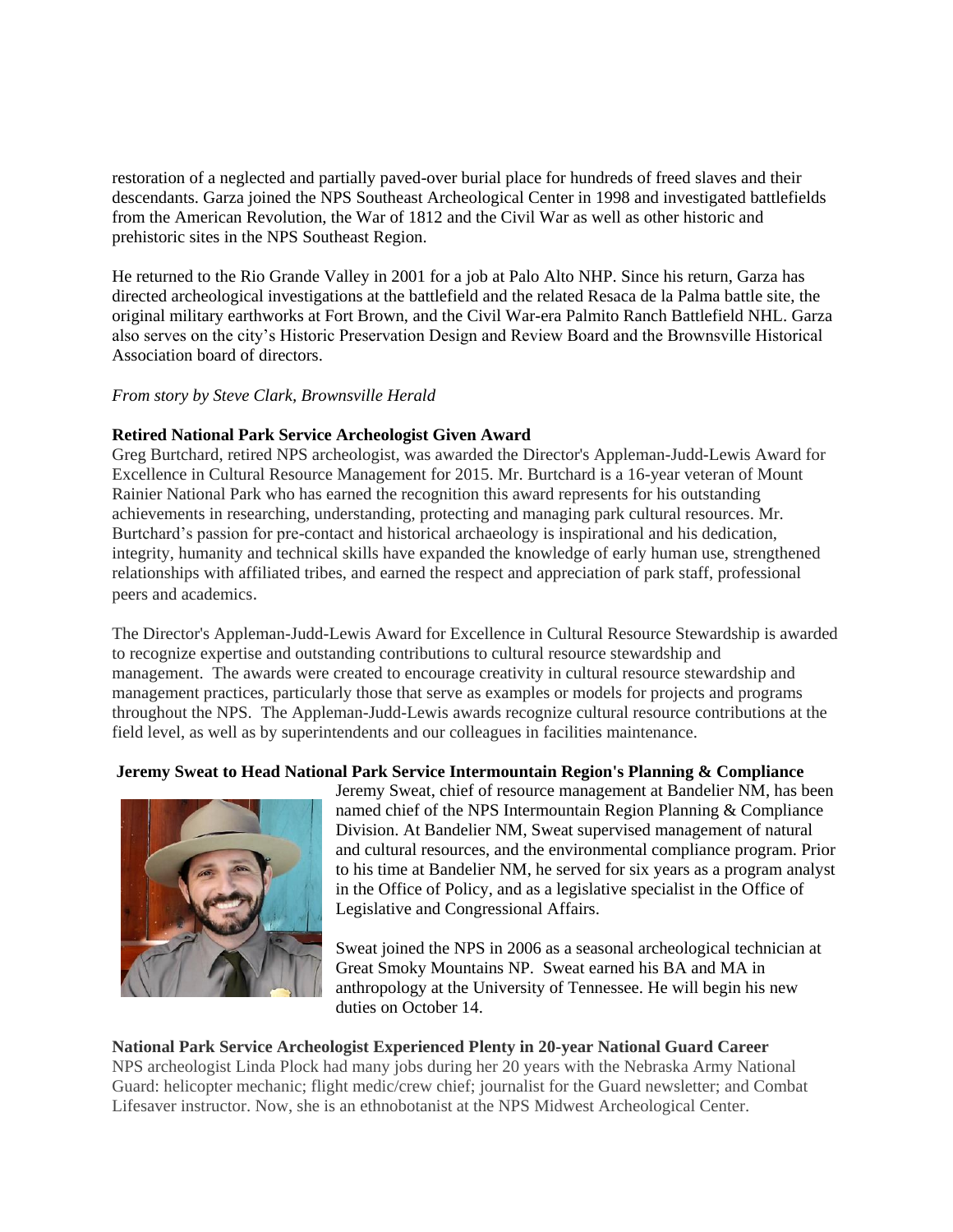On September 24, she was more than 130 veterans on the first Female Honor Flight to Washington, D.C. Bill and Evonne Williams of Patriotic Productions in Omaha have taken more than 3,500 veterans on oneday Honor Flights to the nation's capital. This is the first time they have exclusively honored female veterans, all of whom volunteered for military service.

The flight consisted entirely of women, including Loretta Swit, who played Major Margaret "Hot Lips" Houlihan on the TV series "M\*A\*S\*H." While in Washington, the veterans visited military memorials, attended a wreath-laying ceremony at the Tomb of the Unknowns at Arlington National Cemetery and had lunch at the Women in Military Service for America Memorial.

Plock always wanted to fly; she was a member of the Civil Air Patrol while at Lincoln High. Barred from flying in the military because of her gender, she became the first female copter mechanic in the U.S. Armed Forces. She was a member of the 24th Medical Air Ambulance Company based in Lincoln. The first 17 years of her service were spent in the U.S. In November 1990, however, the 24th Medical Company was activated for the Persian Gulf War, becoming the first Nebraska group to be called to combat since World War II. Plock was among nearly a dozen women deployed with her company. She retired from the National Guard in 1993.



# **Ocmulgee National Monument holds 27th Annual Indian Celebration**

Ocmulgee NM held its 27<sup>th</sup> annual Ocmulgee Indian Celebration on September 14<sup>-</sup>16, 2018, which drew about 15,000 visitors to the park. More than 200 American Indians, representing over 24 federally recognized tribes, participated in this year's event. The American Indian groups demonstrated dancing, storytelling, and games from their different cultures. Other activities included living history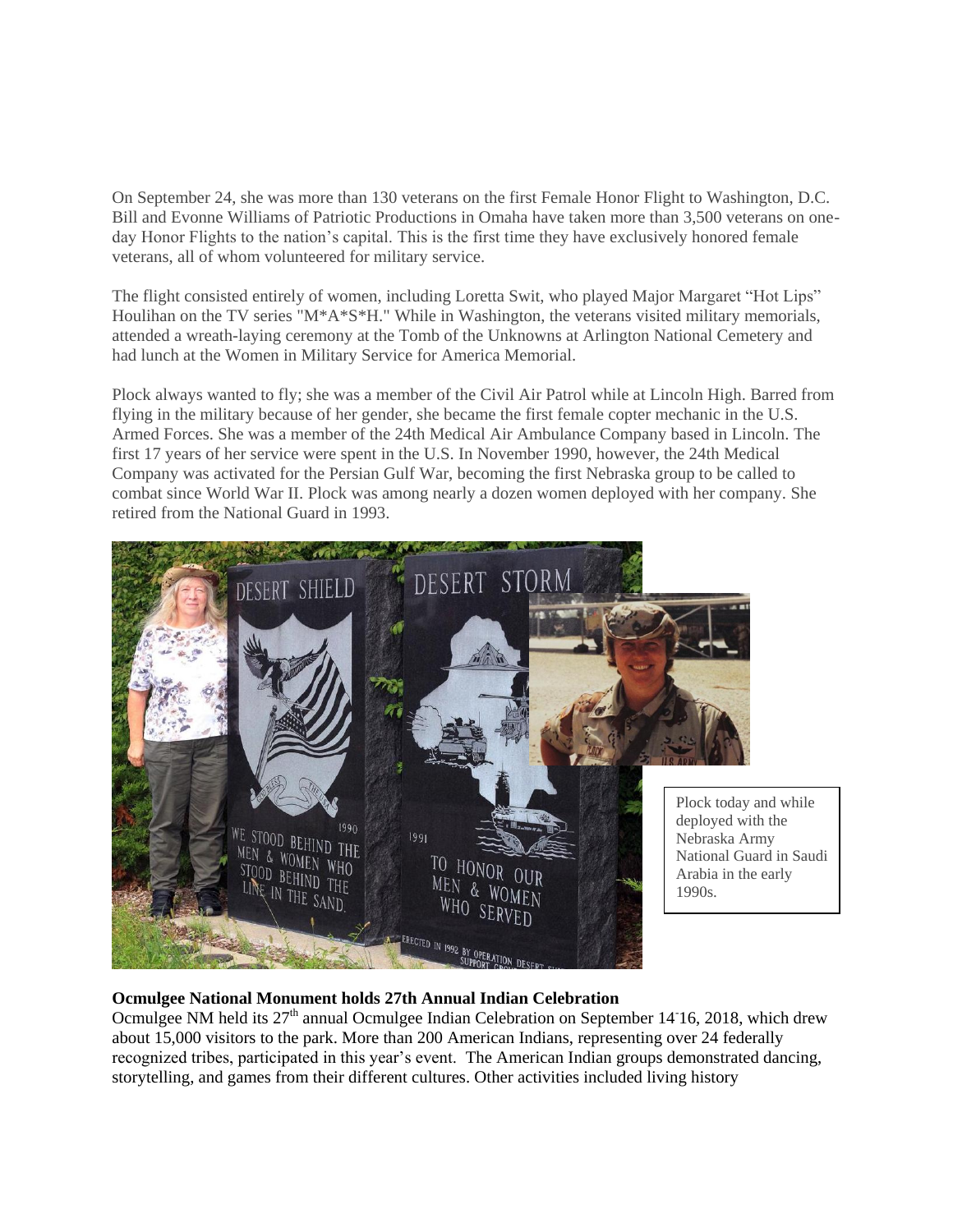demonstrators and pottery, basket weaving, and beading demonstrations. On September 14, during the "school day" portion of the event, approximately 1,800 area school children attended.

Additional support came from local deputies, Ocmulgee National Monument Association staff, AmeriCorps, and 150 volunteers who collectively contributed 1400 hours of service.

For more information about Ocmulgee National Monument, go to https://www.nps.gov/ocmu/index.htm

#### **Archeology Project Underway at Fort Union National Historic Site**

Archeologists from the NPS Midwest Archeology Center are excavating at the Garden Coulee site, within the boundaries of Fort Union NHS. The Crow-Flies-High band of Hidatsa occupied the site from approximately 1867 to 1884. NPS archeologist Jay Sturdevant says the main goal of the team at the Garden Coulee site is preservation, rather than excavation. Teams are working to stabilize the riverbank to prevent site loss. New survey will help to identify what types of artifacts are at the site, as well as identifying other resources that could be impacted by the bank's erosion.



Alongside the work being done at the Garden Coulee site, work is being done with ground-penetrating radar to identify structures located near the fort. Fred MacVaugh, park ranger at Fort Union noted that while the geophysical surveys may identify structures' footprints, there are no plans to for excavation at this time. New structures and artifacts add to the history of the fort, and give a better insight into the lives of people who lived and worked there. Learning more about Fort Union helps to add to the history of residents in the area, as some are directly descended from those who lived, worked and traded at the fort.

### For more information about Fort Union Trading Post, visit [www.nps.gov/fous](http://www.nps.gov/fous)

### *From story by Mitch Melberg, Williston Herald*

*Yellowstone Science* **Issue Devoted to Archeology** Yellowstone Science Volume 26-1 is all about archeology! Here is a list of relevant titles: *The Yellowstone Story* by Tobin Roop *A Brief History of Archeology at Yellowstone National Park* by Elaine Hale and Ann Johnson [Note: The Archeology E-Gram interviewed Elaine Hale about her work in 2013. To read the interview, go to https://www.nps.gov/archeology/pubs/egrams/1309.pdf] *Obsidian: The MVP of Yellowstone's "Stones"* by Robin Park *Historical Archeology* by Elizabeth James & Thomas James *Archeology along the Nez Perce National Historic Trail* by Daniel H. Eakin & Elizabeth James [Note: This research was presented in a webinar by another author, Staffan Peterson. Watch the webinar at https://www.nps.gov/training/NPSArcheology/html/by\_park.cfm] *Dendrochronology: The Study of Tree Rings* by Dan Eakin & Elizabeth Horton *Archeology & Adaptation to Climate Change in Yellowstone* by Staffan Peterson *Seasonal Use of Yellowstone* by Thomas James *Archeological Significance of Yellowstone Lake* by Douglas H. MacDonald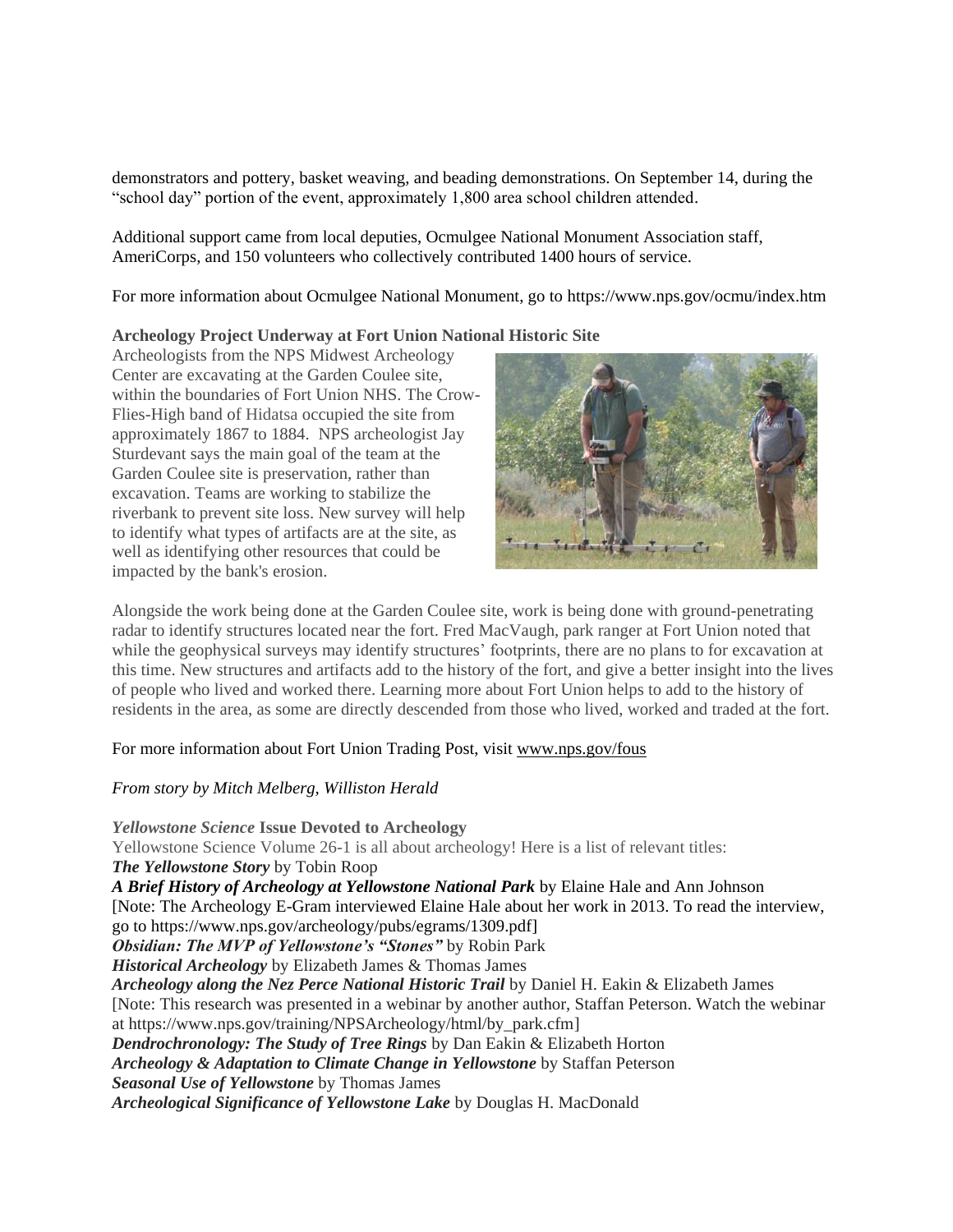[ Note: The Archeology E-gram presented research by MacDonald at Yellowstone Lake in the series "Projects in Parks." Read about MacDonald's research at https://www.nps.gov/archeology/sites/npSites/yellowstoneLake.htm.] *Fear of Yellowstone* by Thomas James *A Volunteer's Impressions* by John Reynolds

*Yellowstone Science*, first published in 1992, features articles about research, conferences, or other special events in the Greater Yellowstone Ecosystem. The publication provides scientists with an opportunity to share ideas and keeps the public informed about scientific endeavors in and around Yellowstone National Park.

To read these articles, go to https://www.nps.gov/yell/learn/yellowstone-science.htm

# **FEDERAL NEWS**

### **Students and Bureau of Land Management Staff Participate in Archeological Excavation** The BLM Green River District Office and Arizona State University are conducting the second annual archaeological excavation at a historic site in Nine Mile Canyon with students from Utah. The excavation will be a hands-on experience, working side by side with archaeologists, educators and volunteers. Experts will be on hand to tour the site and answer questions. The public is invited to visit the excavation site while the work is being done.

Excavation at the site will be conducted over five weekends starting Labor Day weekend. Each weekend, students will camp near the site, excavate a Fremont pit structure, tour nearby rock art sites, make clay pots, and listen to speakers from archeology and historical organizations.

Partners include Montgomery Archaeological Consultants, Colorado Plateau Archaeological Alliance, Utah State University Eastern Prehistoric Museum, Utah Division of State History, Nine Mile Canyon Settlers Association, Nine Mile Canyon Coalition, Project Discovery Utah, Utah Rock Art Research Association, Project Archaeology and the Utah Statewide Archaeological Society (Castle Valley Chapter).

**Contact:** [https://ninemilevolunteer.weebly.com](https://ninemilevolunteer.weebly.com/)

### **GRANTS AND TRAINING**

### **Workshop for Advanced 3-D Imaging and Morphometrics for Archeology**

The NPS National Center for Preservation Technology and Training will hold a workshop on Advanced 3-D Imaging and Morphometrics for Archeology on 15-18 October 2018 at the Arizona State Museum Conservation Laboratory.

The objective of this workshop is to share and discuss the latest uses of 3D imaging of archeological artifacts in order to improve the utility and precision of analyses that employ 3D data to assess morphological variation. Additional discussions will cover topics related to digital curation and public archeology. This four-day event will include lectures, a hands-on practicum, data analysis demonstrations, and discussions of best practices and data curation.

Contact: Tad Britt, [tad\\_britt@nps.gov](mailto:tad_britt@nps.gov)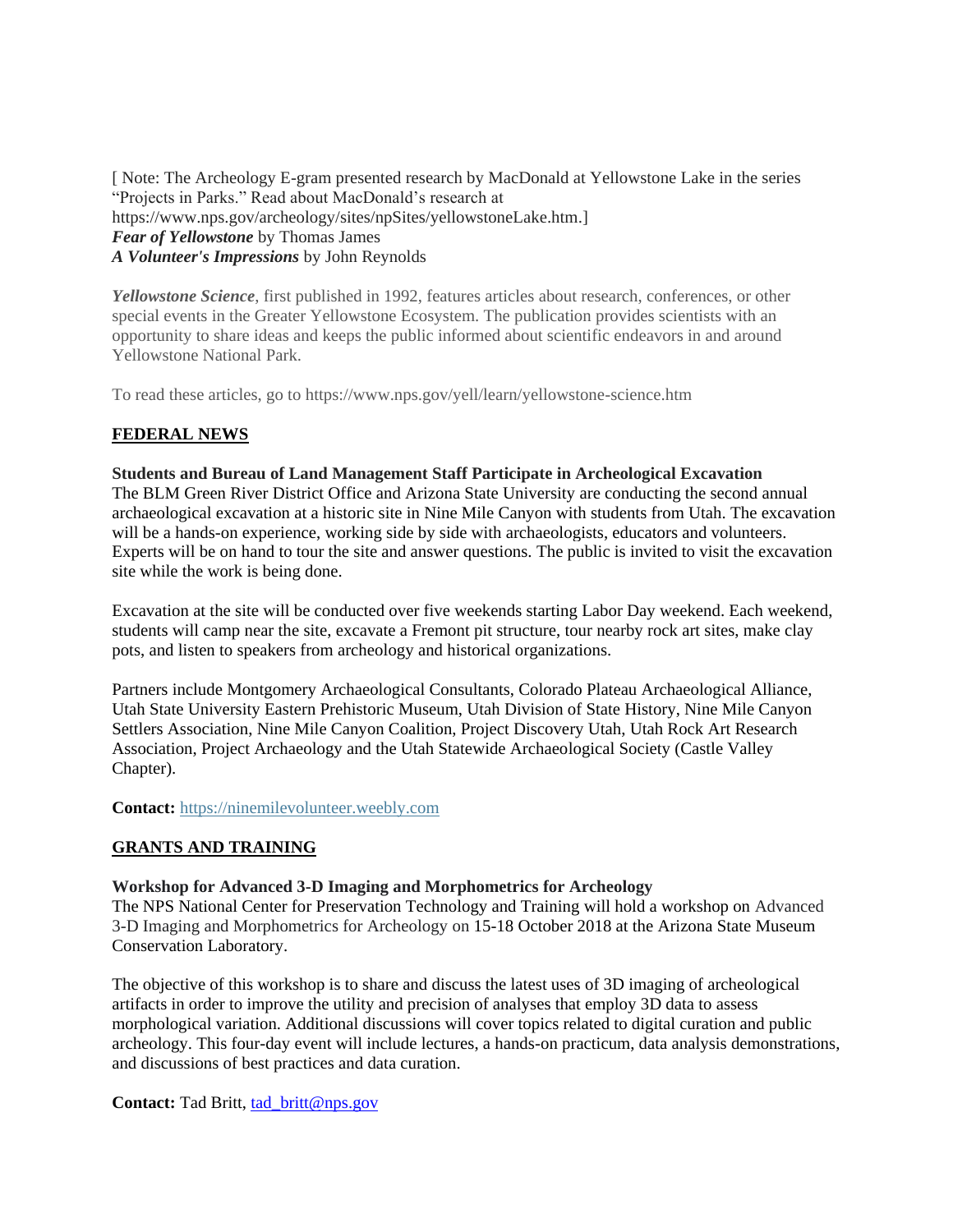### **Workshop for Ground Penetrating Radar**

The NPS National Center for Preservation Technology and Training will hold a workshop on Ground Penetrating Radar on November 5-8, 2018 in Marksville, Louisiana. Attendees will collect, process, and analyze data from a site of archaeological significance, although numerous other examples will be also offered. Workshop staff will include representatives from key hardware manufacturers, software engineers, and leading exports in archaeological geophysics. The workshop is aimed at professional archaeologists from universities, consulting companies, governmental agencies, and elsewhere.

Lectures will be at a meeting room in the Paragon Casino Resort. Field exercises will take place at the Marksville State Historic Site. Lodging is available at the Paragon Casino Resort. Refer to NPS Ground Penetrating Radar-NPAN10G when making hotel reservations for the workshop rate of \$93 per night. The workshop is limited to 30 participants. Cost \$400.00, Student Rate \$200.00.

Co-sponsors for the workshop include the National Center for Preservation Technology and Training, the Friends of NCPTT, the Marksville State Historic Site and the Office of Cultural Development, Division of Archaeology of the Louisiana State Historic Preservation Office.

**Contact:** Tad Britt, [tad\\_britt@nps.gov](mailto:tad_britt@nps.gov)

# **Workshop: Working Together- Fire Managers & Archaeologists**

The Southwest Fire Science Consortium is offering an interactive workshop that brings together fire and archaeology staff! Held November 27-29, 2018, the first day will consist of a one-day workshop on fire effects to archaeological resources**.** November 28-29th will be an interactive workshop and will cover the following topics:

- Importance of fire on the landscape and the importance of protecting cultural resources within that context
- How fire managers and archaeologists can more effectively work together.
- Basic fire effects on resources
- Process- roles and responsibilities and how to better communicate before and during wildfire events
- How to build an inclusive planning process pre-fire
- How to build relationships

The intended audience for the workshop have an interest in building relationships between fire and archeology staff, including (but not limited to): Fire managers and planners at *ALL LEVELS* (Fire Staff Officers/FMOs, Fuels Specialists, IMT members, Operations, etc.), Line Officers/Agency Administrators, Archaeologists, and READs. The workshop is funded by the Joint Fire Science Program (JFSP).

For more information, go to http://www.swfireconsortium.org/2018/06/26/november-27-29-2018 working-together-fire-managers-archaeologists.

# **SLIGHTLY OFF TOPIC: How to Collect Samples to Get the Best C14 Dates?**

### *By Beta Analytic*

Beta Analytic has developed sampling advice to help you select and prepare samples to ensure the best radiocarbon results from *any* radiocarbon dating service.

### Bone & Teeth

We recommend you collect good cortical bone fragments from larger bones of the body, since these bone fragments preserve well. Larger bones include the femur, tibia, upper limb bone, skull plate and